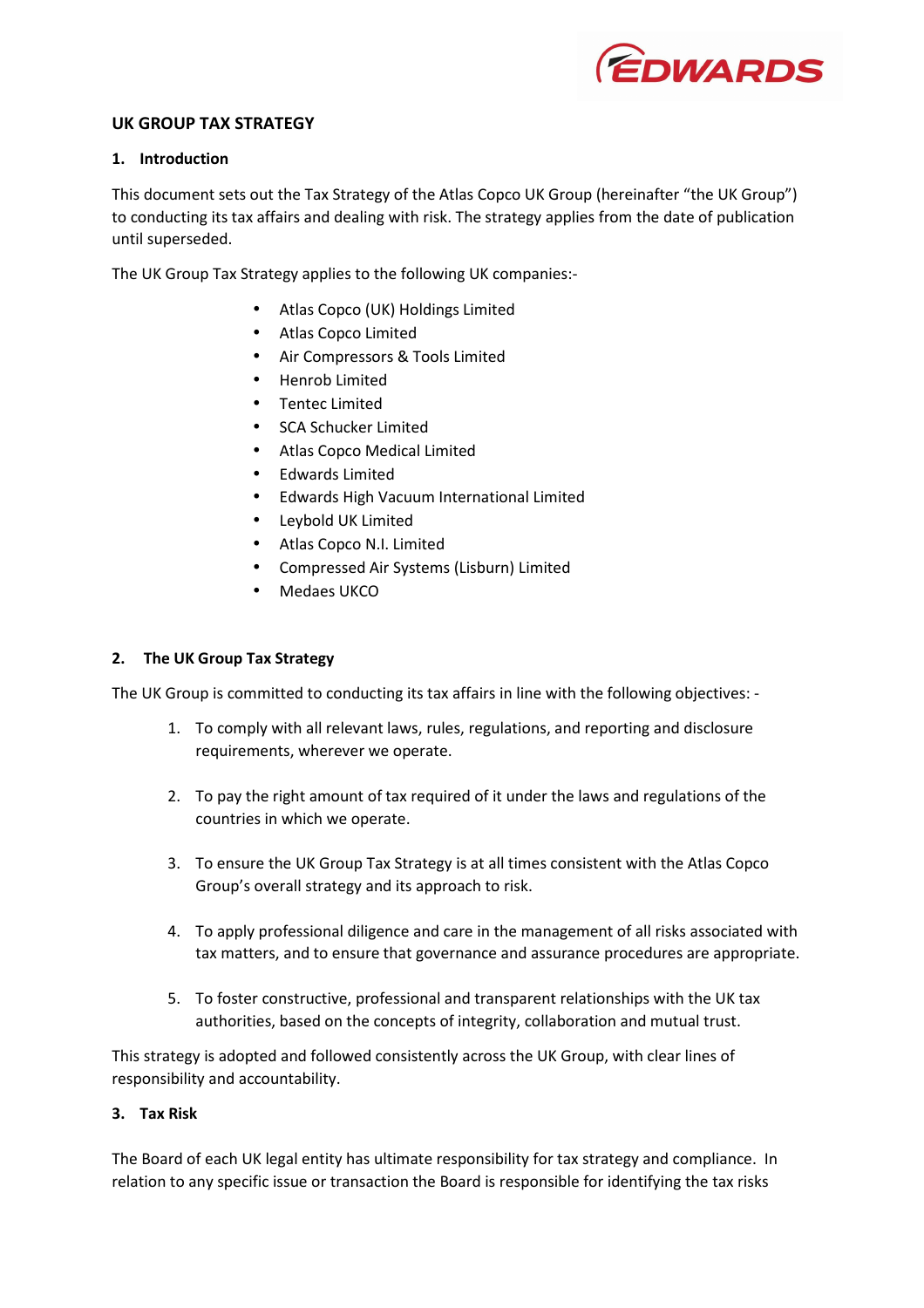

which need to be addressed, and for determining what actions should be taken to manage those risks, having regard to the materiality of the amounts and obligations in question. The UK finance and tax teams are accountable to the Board for the implementation of the Tax Strategy and the management of tax and related risk.

The UK Group seeks to ensure that personnel engaged in all aspects of finance and tax affairs are appropriately trained and qualified, and applies this policy in hiring new employees into relevant positions.

There is a framework of governance that ensures tax controls and processes are kept under ongoing review. This includes the provision of a tax risk register for each key tax area operating under the authority of the Senior Accounting Officer. Professional care and judgement will be employed to assess tax risks in order to arrive at well-reasoned conclusions on how the risks should be managed. Where there is uncertainty as to the application or interpretation of tax law, appropriate written advice evidencing the facts, risks and conclusions may be taken from third party advisers to support the decision-making process.

Atlas Copco's Group Tax department will employ various risk management processes and systems to provide assurance that the requirements of the Tax Strategy are being met. This will include compliance and risk monitoring systems and internal audit reviews of tax compliance activity across the Group.

#### **4. Tax Planning**

The UK Group's tax planning aims to support the commercial needs of the business by ensuring that the companies affairs are carried out in the most tax efficient manner whilst remaining compliant with all relevant laws. The tax function is therefore involved in commercial decision making processes and provides appropriate input into business proposals to ensure a clear understanding of the tax consequences of any decisions made.

In cases where the tax guidance is unclear or the Group does not feel it has the necessary expert knowledge to assess the tax consequences adequately, external advice would be sought to support the Group's decision making process.

# **5. Approach towards dealings with HMRC**

The UK Group is committed to the principles of openness and transparency in its approach to dealing with HMRC, and in particular the UK Group commits to:

- Make fair, accurate and timely disclosure in correspondence and returns, and respond to queries and information requests in a timely fashion.
- Seek to resolve issues with HMRC in a timely manner, and where disagreements arise work with HMRC to resolve issues by agreement where possible.
- Be open and transparent about decision-making, governance and tax planning.